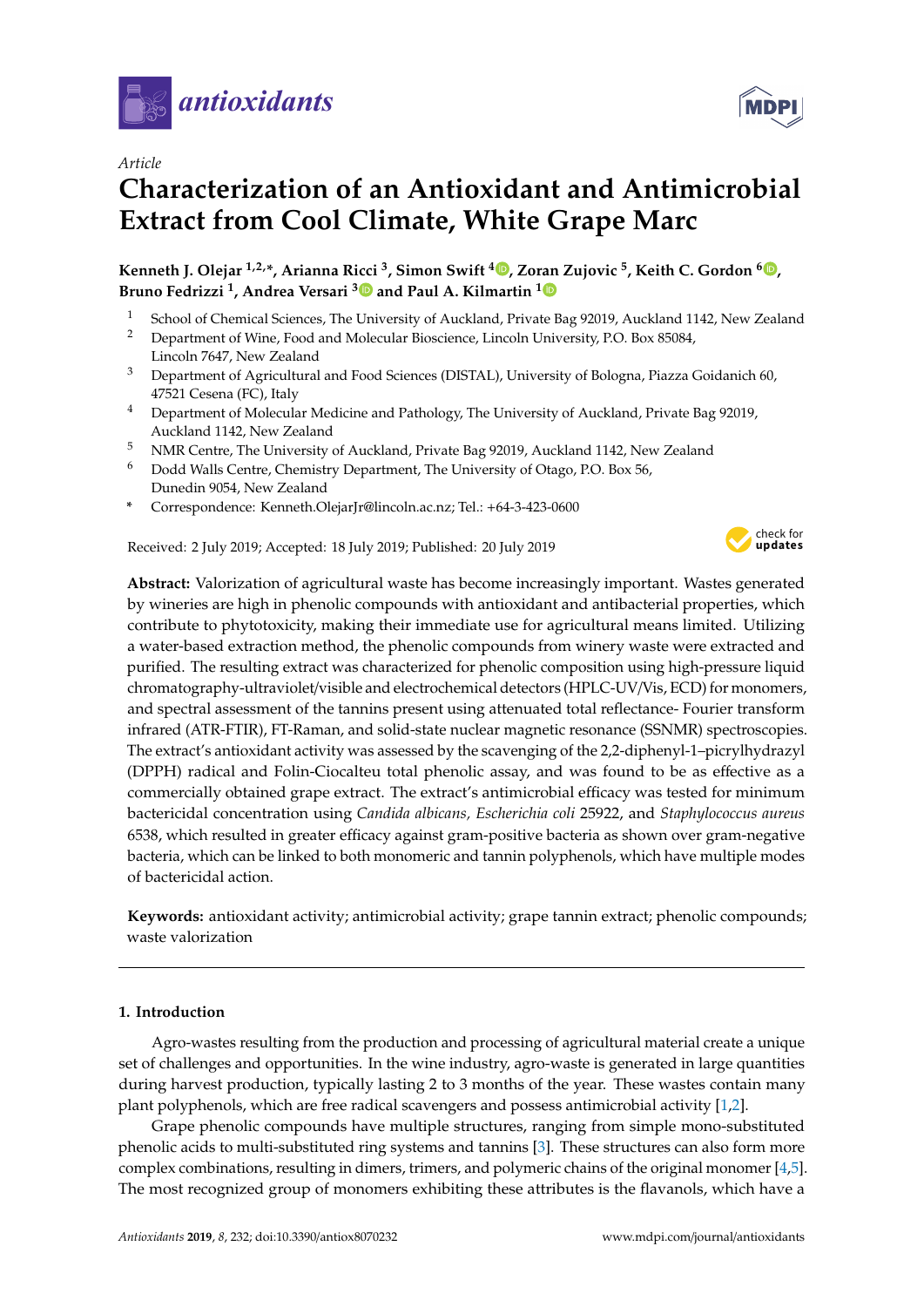C6–C3–C6 carbon bond structure [\[3\]](#page-10-2). Flavanols form polymeric chains through C4–C8 or C4–C6 bonding of the C and A rings for Type B proanthocyanidins [\[5\]](#page-10-4). These polymeric units are reactive towards proteins, with increased protein affinity when the polymer remains flexible by having an increased ratio of C4–C8 to C4–C6 bonds [\[6\]](#page-10-5).

Grapes produce phenolic compounds in response to plant stressors. These stressors range from drought conditions to mold infection and UV radiation. Production of the phenolic compounds occurs within the cells of the grape, leaves, and the woody portions of the vine [\[7](#page-10-6)[,8\]](#page-10-7). Within the grape, the seeds are particularly high in monomeric- and polymeric-based flavanols, while the skin contains mostly flavanols and flavonols [\[9\]](#page-10-8). During wine production, these compounds are extracted during maceration, although not all are removed. In particular, white wines typically do not undergo maceration, and grape skin contact with the juice is minimal prior to fermentation. While alcohol aids in the extraction process with red grapes, white grape marc has larger amounts of phenolics available.

Studies on phenolics have linked individual compounds and combinations of compounds to antioxidant, antimicrobial, and antiviral activities in both in vitro and in vivo studies [\[10–](#page-10-9)[13\]](#page-10-10). Villano et al. [\[14\]](#page-10-11) performed studies to calculate an antioxidant efficiency coefficient based on the ability of individual phenolics to scavenge the 2,2-diphenyl-1–picrylhydrazyl (DPPH) free radical, and established reaction rate constants. This coefficient allows for a better understanding of the antioxidant activity possessed by a collection of these compounds, such as in a grape extract.

Several methods have been developed and used in industry for the removal of phenolic compounds and other components from winery wastes, such as tartaric acid, colorants, and tannins. These methods have focused on extracting large quantities of phenolics by utilizing solvents, not all of which are approved for use in contact with food, or which involve expensive equipment, i.e., subcritical or supercritical fluids [\[15](#page-10-12)[,16\]](#page-10-13). To make the extraction of phenolics possible as an industry option, the costs of extraction and the equipment employed must be less than the receivable profits. In addition, the ability to utilize the extract in applications associated with foods and/or personal hygiene expands the available market. In order to minimize the costs associated with solvents utilized and subsequent disposal/recovery, minimize the costs of equipment, and reduce procedural steps prior the purification process, water was selected as the extraction solvent [\[17\]](#page-10-14).

The aim of this work was to evaluate a grape marc extract established from a water-based extraction method in order to minimize extraction costs and increase the value of the waste. Characterization of the extract was undertaken to better understand the compounds present that contribute to the antioxidant and antimicrobial activities. The extract make-up was determined through Fourier-transform infrared FTIR and FT-Raman spectroscopies for the presence of polymerization of monomeric phenolic compounds, high-pressure liquid chromatography with an ultraviolet/visible detector (HPLC-UV/Vis) and electrochemical detector (ECD) for monomeric phenolic compound quantification, and solid-state nuclear magnetic resonance (SSNMR) for tannin presence. The extract was also measured for antioxidant activity by the Folin-Ciocalteu total phenolic assay and DPPH radical scavenging assay. Antimicrobial testing to establish the minimum bactericidal activity was performed using *Candida albicans* (*C. albicans*)*, Escherichia coli* 25922 (*E. coli*)*,* and *Staphylococcus aureus 6538* (*S. aureus*). This work was undertaken in order to explore the potential for utilizing the extract as a natural alternative to synthetic antioxidants and antimicrobials.

#### **2. Materials and Methods**

#### *2.1. Phenolic Compound Extraction*

Utilizing the grape marc waste stream of a winery, bulk waste from the 2013 vintage was obtained, containing white grape skins, seeds, and residual leaf and stem materials. The marc was thoroughly mixed to produce a homogenous sample prior to division into two replicates for extraction. The grape marc was stored at −20 °C for less than 1 month prior to processing. In order to reflect the actual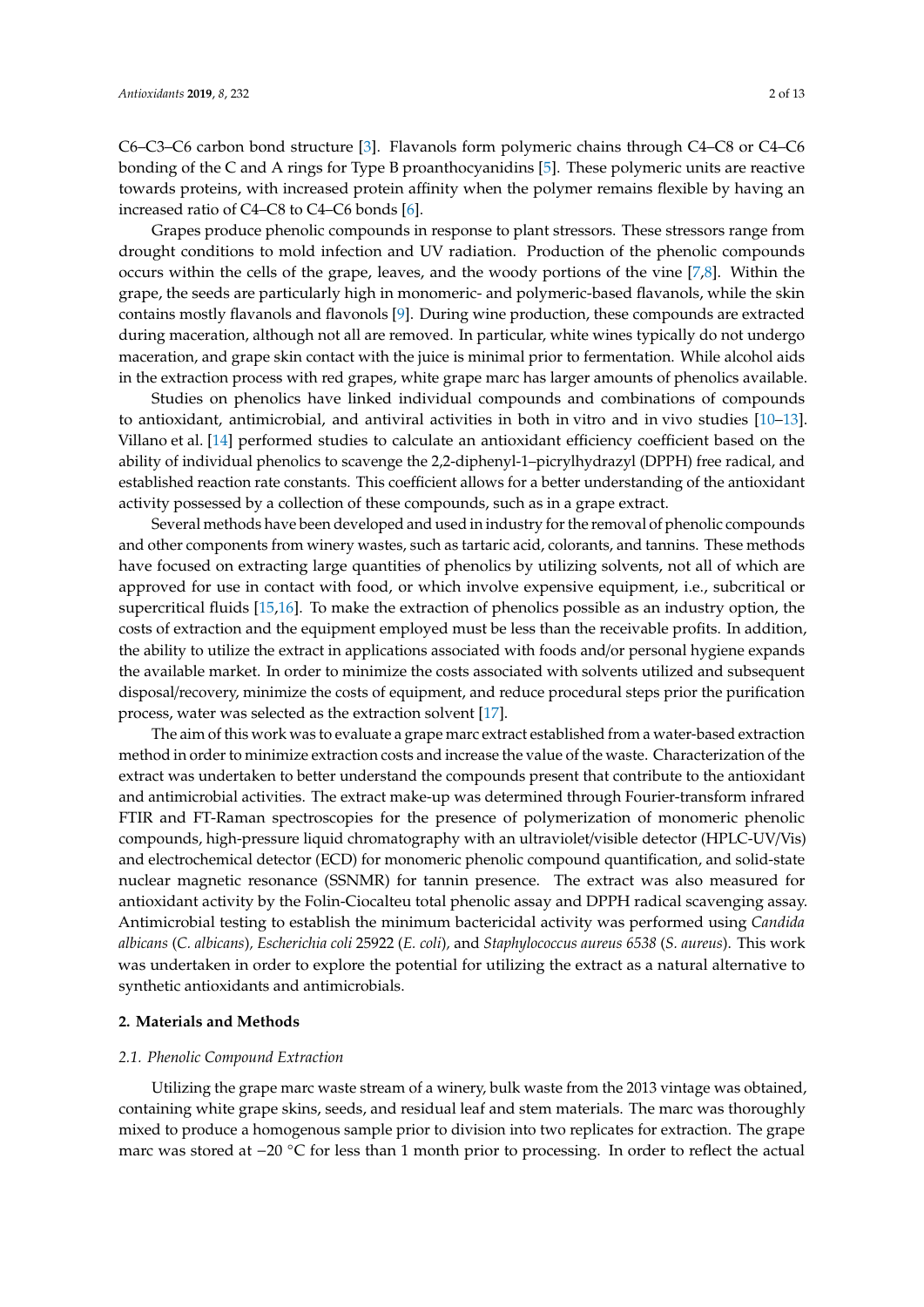conditions during processing, the waste consisted of a mixture of varieties, Sauvignon blanc and Chardonnay, that were being processed, but was predominantly Sauvignon blanc.

The white grape marc, 4.5 kg wet weight, was ground using a food processor with equal parts by volume of purified water (Barnsted Nanopure, 18 Ω water system, Thermo Scientific, Waltham, MA). The resulting slurry was then extracted with 18  $\Omega$  water in a final volume of approximately 20 L for 24 h. The extract was then filtered using a sieve to remove the marc from the filtrate. The marc was then extracted once more with 20 L of water.

The filtrates were then combined and passed through a column (2.5  $\times$  60 cm) packed with Amberlite FPX-66 resin, purchased from Dow Chemicals Ltd. (Auckland, New Zealand). The column was washed with three volumes of water. The phenolic compounds were released by passing two volumes of ethanol (Scharlau, Sentmenat, Spain) through the column. The ethanol fraction was collected and concentrated using a Roto-Vap (Savant, Thermo Fisher Scientific, Waltham, MA, USA). The concentrate was then dehydrated in a Speed-Vap (Thermo Savant, Waltham, MA, USA).

A commercially obtained extract of grape tannin derived from grape seeds was obtained from Tarac Technologies PTY LTD (Nuriootpa, SA, Australia). The commercial extract was used for comparison analysis in the Folin-Ciocalteu total phenolic assay, DPPH radical scavenging assay, antimicrobial analysis, and Rebelein residual sugar analysis.

# *2.2. Antioxidant Activity (Folin-Ciocalteu Total Phenolic Content)*

Total phenolic content was established by the Folin-Ciocalteu assay, as described by Bajčan et al. [\[18\]](#page-10-15). The obtained extract was weighed and dissolved in 50% ethanol (Scharlau) solution at a concentration of 1 mg/mL; standards were also prepared in a 50% ethanol solution. In a 50 mL volumetric flask, 1.0 mL of extract solution or gallic acid standard (Sigma-Aldrich, St. Louis, MO, USA), 5.0 mL of distilled water, and 0.25 mL of Folin-Ciocalteu reagent (Sigma-Aldrich) were combined and incubated at room temperature for 3 min. Following incubation, 3.0 mL of 20% w/v sodium carbonate (Sigma-Aldrich) was added to each flask and brought to volume with distilled water prior to being placed at room temperature, where they were shielded from light for 90 min. The absorbance of the samples was then measured at 765 nm. The assay was performed in triplicate and results were reported in gallic acid equivalents (GAE)/g of extract.

# *2.3. Antioxidant Activity (DPPH Radical Scavenging)*

The 2,2-diphenyl-1–picrylhydrazyl (DPPH) (Sigma-Aldrich) radical scavenging assay was performed using a spectrophotometer at 515 nm to determine the antioxidant activity of each extract, utilizing a modified method outlined in Villano et al. [\[14\]](#page-10-11). Briefly, extracts were dissolved in 80% methanol (Scharlau) at a concentration of 1 mg/mL. DPPH was dissolved in 80% methanol at a concentration of 63.4 µmol/L. To 20 mL of the DPPH solution, 100 µL of the extract solution was added and incubated at room temperature for 24 h, protected from light. The 63.4 µmol/L DPPH solution was serially diluted to make a standard curve of DPPH concentration, which was measured on the same day as preparation. The  $63.4 \mu$ mol/L DPPH solution was incubated with the samples to serve as a blank. The assay was performed in triplicate, and the results reported as percent DPPH scavenged and the 50% inactivation of DPPH as µmol DPPH/mg of extract.

# *2.4. HPLC for Monomeric Phenolic Determination*

Phenolic compounds were determined by HPLC-UV/Vis and ECD, using the method described by Olejar et al. [\[19\]](#page-10-16). Compound identification was confirmed by retention time of standards and UV spectra, while the quantification of compounds was done using the ECD, due to its increased sensitivity. Individual phenolic compounds are reported in µg/mg of extract. The extract samples were prepared in duplicate by dissolving 1 mg of extract in 1 mL of a 10% ethanol solution to mirror the monomeric standards preparation. Extract and standard solutions were filtered through 0.2 µm polytetrafluoroethylene (PTFE) syringe filter (Pall Corp., Hamilton, New Zealand), and 20 µL of the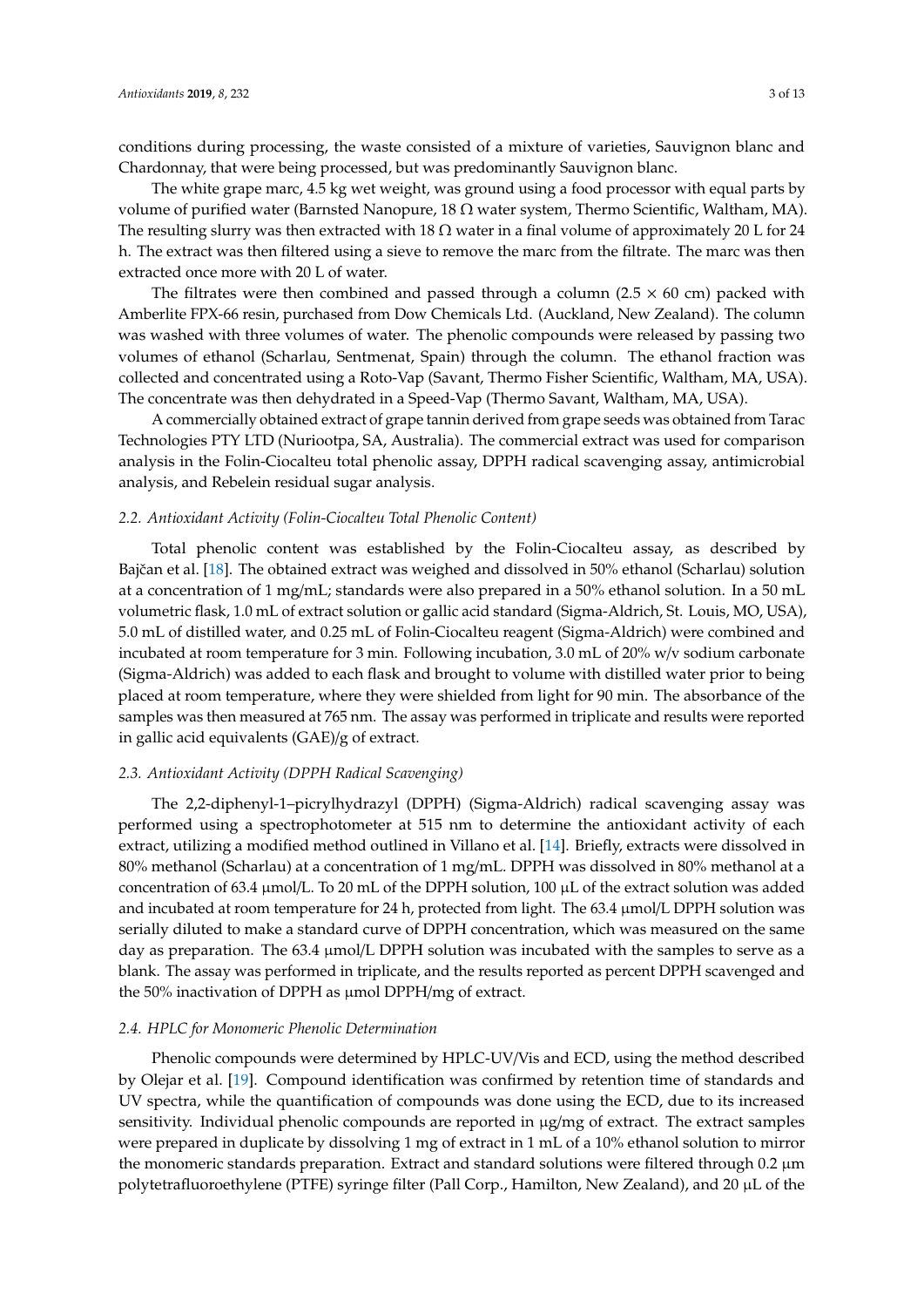filtrate was injected into an Agilent 1100 HPLC with a UV/Vis detector (Santa Clara, CA, USA) and an ESA Coulochem III electrochemical detector (Waltham, MA, USA). Chromatography occurred at 1.0 mL/min over 30 min at 40 °C on a  $3.0 \times 100$  mm, 3  $\mu$ m, Supelco Ascentis RP-amide column (St. Louis, MO, USA). Analyte separation was performed using a gradient elution of mobile phase A: 30 mM phosphate buffer at pH 2.6, and mobile phase B: a mix (30:10:60) of 100 mM phosphate buffer, methanol, and acetonitrile at pH 2.6. The gradient was 0–10 min 12% B, 10–15 min 30% B, 15–17.5 min 55% B, 17.5–21 min 55% B, 21–23 min 100% B, and 23–25 min 0% B. Detection of analytes was undertaken at 280, 305, 320, and 365 nm for UV, as well as at 450 and 750 mV using a guard cell set to 1000 mV for the for ECD. Standard solutions were made at an initial concentration of 1 mg of standard/mL of 10% ethanol. Serial dilutions were then performed to generate a standard curve. The standards utilized in this analysis were: gallic acid, syringic acid, *p*-coumaric acid, caffeic acid, ferulic acid, resveratrol, (+)-catechin, (−)-epicatechin, epicatechin gallate, epigallocatechin gallate, kaempferol, quercetin, and rutin.

#### *2.5. Spectroscopic Analysis*

The attenuated total reflectance (ATR) spectra were registered using a diamond ATR Smart Orbit™ accessory (from Thermo Optec) with a bouncing refractive infrared beam at 45◦ angle of incidence, using a deuterated triglycine sulfate (DTGS) detector with a KBr window, operating in the mid-IR. The spectra were obtained by placing the phenolic extract on the macro ATR crystal and applying pressure to optimize contact, and were scanned over the range of 4000–650 cm<sup>-1</sup> with resolution 4 cm<sup>-1</sup> and averaged over 128 scans. Standard software (Omnic ESP, version 7.2, Waltham, USA) was used for data acquisition and analysis.

FT-Raman spectra were collected on the phenolic extract using a Bruker MultiRAM instrument (Bruker, Ettlingen, Germany). A liquid nitrogen–cooled germanium diode detector was used, controlled by the Bruker OPUS v6.0 software. The excitation source was a Nd:YAG 1064 nm laser, operating in the near infrared (NIR) region. In order to avoid sample burning, the laser was defocused, resulting in a 2 mm laser spot size with 500 mW power applied. A total 128 scans were averaged over every acquisition, with a spectral resolution of 4 cm<sup>-1</sup> in the wavenumber range of 3500–0 cm<sup>-1</sup>. Bruker OPUS v6.0 software was used for data acquisition (Bruker, Ettlingen, Germany), while spectral corrections (baseline correction and smoothing: 9 points) were performed with Omnic ESP, version 7.2 (Thermo Scientific, Waltham, MA, USA).

#### *2.6. Solid-State Nuclear Magnetic Resonance (SSNMR)*

The solid-state NMR experiments were performed using a Bruker Avance 300 spectrometer operating at 300.13 MHz proton frequency. A multinuclear, double-tuned Bruker probe with 7 mm zirconia rotors, retained with Kel-F end-caps was used. The  ${}^{13}$ C CP/MAS spectra were recorded using a 4.2 µs 90◦ proton pulse, with a recycle delay of 1.5 s and a spin rate of 7.0 and 4.0 kHz to check the sidebands. A contact time of 1 ms was used for the  ${}^{13}$ C CP/MAS experiments. <sup>1</sup>H decoupling was obtained via the continuous wave approach. The number of scans was 2600. All spectra were referenced (externally) to adamantane (38.48 ppm) and were processed using TopSpinTM NMR Software (version 2.1, Bruker, Alexandria, NSW, Australia).

#### *2.7. Antimicrobial Activity*

Extracts were tested for minimum bactericidal concentration (MBC) against *Escherichia coli* ATCC25922, *Staphylococcus aureus* ATCC6538, and *Candida albicans* ATCC1212 (Genetic Stock Center, Yale University, New Haven, USA) [\[20](#page-10-17)[,21\]](#page-10-18). Briefly, 2% (*w*/*v*) concentrations of the extracts in tryptic soy broth (TSB) (Hach Pacific, Penrose, Auckland, New Zealand) were subjected to a serial dilution, where each dilution is half the concentration of the prior, in 96 well, flat-bottomed polystyrene microtiter plates. To these, approximately  $1 \times 10^6$  CFU/mL was added and incubated at 37 °C at 200 RPM for 24 h. From each well, 20 µL was removed and drop plated on a TSB agar plate (Hach Pacific, Penrose,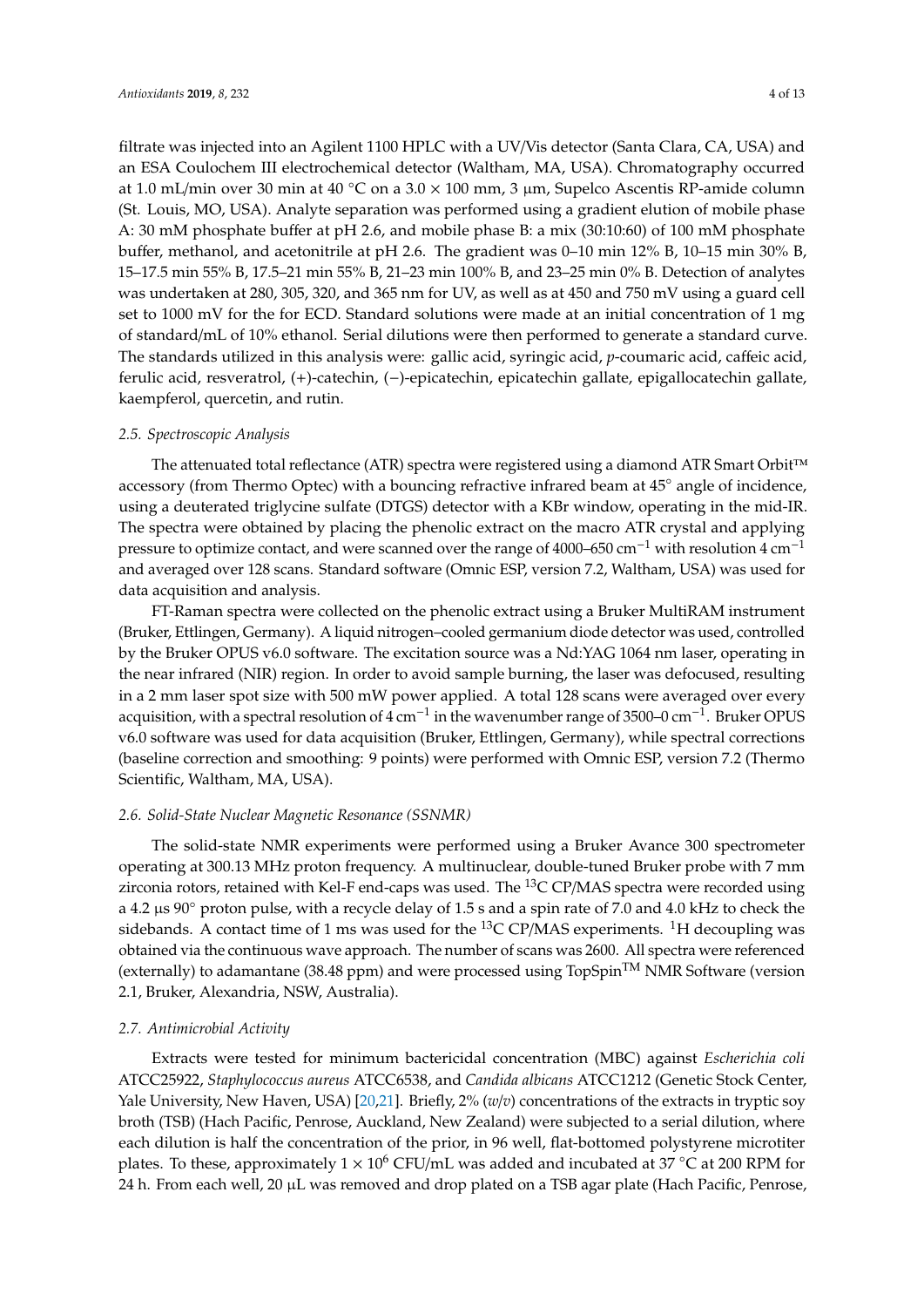Auckland, New Zealand) and allowed to dry. Following incubation at 37 ◦C for 24 h, the appearance of colonies was noted to establish the MBC. Bactericidal concentration was established as a reduction of  $1 \times 10^3$  CFU/mL. Extracts were assayed in triplicate, three times. Averages are reported as percent of extract required to cause inhibition.

# *2.8. Rebelein Residual Sugar*

Residual sugars in the extracts were determined by the Rebelein method [\[22\]](#page-10-19). Briefly, 10 mg of extract was dissolved in 5 mL of water for a final solution concentration of 2 mg extract/mL of water. Into a 200 mL flask, 10 mL of a 0.168 M copper sulfate (Fisher Scientific, Hampton, NH, USA) in 0.01 N sulfuric acid solution (BDH Chemicals, Ltd., Randor, USA), 5 mL of 0.886 M Rochelle salt (Ajax Finechem, Taren Point, Australia) in 2 M sodium hydroxide (Fisher Scientific) and 2 mL of sample were combined. The mixture was heated rapidly until steam was derived and maintained at temperature for 1.5 min, after which it was rapidly cooled in an ice bath. To the cooled mixture, 10 mL of 1.81 M potassium iodide (May & Baker PTY LTD, Sydney, Australia) in 0.1 N sodium hydroxide, 10 mL 16% sulfuric acid (Fisher Scientific), and 10 mL of a 1% starch indicator (Fisher Scientific) in 0.120 M potassium iodide in 0.01 N sodium hydroxide were combined. Titration occurred with 0.056 M sodium thiosulfate (Sigma-Aldrich) in 0.05 N sodium hydroxide. Analysis was performed in triplicate, and averages reported as mg of sugar/g of extract.

# *2.9. Statistical Analysis*

Basic data analysis was performed using Microsoft Excel 2011 for Mac (version 14.4.7, Microsoft Corporation, Redmond, WA, USA). Statistical T-test analysis was performed on the antioxidant activity (Folin-Ciocateu and DPPH), antimicrobial, and Rebelein residual sugar assays using JMP for Mac (version 11.2.1, SAS Institutes Inc., Cary, NC, USA).

# **3. Results and Discussion**

# *3.1. Extraction*

Extraction with water and subsequent Amberlite purification yielded 1.3% (*w*/*w*) of extract. Although this value is in the range provided by other publications [\[15](#page-10-12)[,23\]](#page-11-0), the obtained value is considered low due to two factors: the extraction solvent being water and the purification step. Water has been shown not to be as effective as organic solvents when used alone in the extraction of phenolics from grape marc [\[24\]](#page-11-1), however, its low-cost, non-toxic nature, and minimization of processing steps for purification make it an ideal solvent. Spigno et al. [\[16\]](#page-10-13) evaluated the effects of time, temperature, and solvent on the extraction of phenolics from grape marc, finding that elevated temperatures and a mixture of solvents increased the extract yield. The current extraction at room temperature may be modified to maximize the extract obtained from the aqueous process by increasing the water temperature, however, the increase in overall extract gains must be reconciled with the economic cost associated with increasing the water temperature. Additionally, the purification step with Amberlite, which binds phenolic compounds, can permit some phenolics to pass through the column unbound when saturated or sterically hindered. The decrease in phenolics caused by purification is outweighed by the benefits of lower extraneous materials, such as carbohydrates (sugar), lipids, and other non-phenolic-based materials.

# *3.2. Monomeric Phenolic Compounds Determined by HPLC-UV*/*Vis-ECD*

The phenolic profile of the extract is given in Table [1.](#page-5-0) The phenolic profile of the extract shows high levels of flavan-3-ols (47.1 ± 1.9 µg/mg of extract). Flavan-3-ols are considered highly reactive as a result of their ability to form intermolecular bonds between molecules and with gallic acid, as seen by Yilmaz, Toledo [\[25\]](#page-11-2), where the superior antioxidant activity of grape seeds could be attributed to the formation of these compounds. Galloylation and polymerization of flavanols has been observed to increase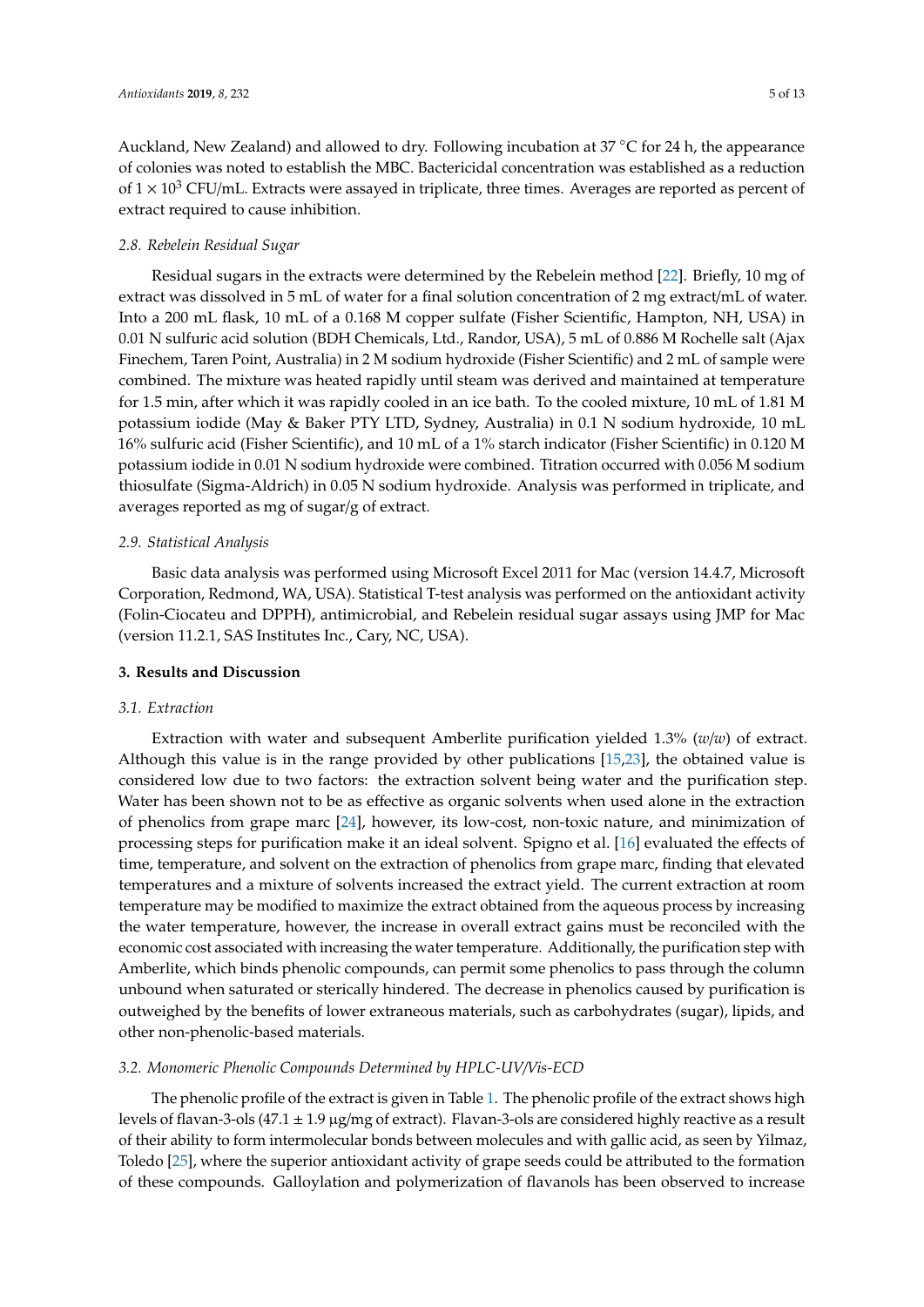the antioxidant activity of the molecule [\[26\]](#page-11-3). Monomeric phenolic acids made up  $16.9 \pm 0.4$   $\mu$ g/mg of the extract. The detected monomeric phenolic profile was only a portion, 7% by weight, of the active compounds present in the extract, as there were dimeric, trimeric, oligomeric, and polymeric compounds, as well as impurities, constituting the remaining 93%. Confirmation of the presence of these compounds came from the ATR-FTIR, FT-Raman, and solid-state NMR studies.

<span id="page-5-0"></span>

|                  | Table 1. Phenolic profile of the monomers in the extract, expressed as µg per mg of extract, unless |  |  |  |  |
|------------------|-----------------------------------------------------------------------------------------------------|--|--|--|--|
| otherwise noted. |                                                                                                     |  |  |  |  |

| <b>Phenolic Compound</b>         | ug/mg of Extract           |  |  |  |  |  |  |  |
|----------------------------------|----------------------------|--|--|--|--|--|--|--|
| Phenolic acids                   |                            |  |  |  |  |  |  |  |
| Gallic acid                      | $2.63 \pm 0.03$            |  |  |  |  |  |  |  |
| Ferulic acid                     | $6.59 \pm 0.13$            |  |  |  |  |  |  |  |
| <i>p</i> -Coumaric acid          | $2.01 \pm 0.11$            |  |  |  |  |  |  |  |
| Caffeic acid                     | $5.63 \pm 0.32$            |  |  |  |  |  |  |  |
| Sum of phenolic acids            | $16.9 \pm 0.4$             |  |  |  |  |  |  |  |
| Flavan-3-ols                     |                            |  |  |  |  |  |  |  |
| $(+)$ -Catechin                  | $7.01 \pm 0.02$            |  |  |  |  |  |  |  |
| (-)-Epicatechin                  | $16.8 \pm 1.1$             |  |  |  |  |  |  |  |
| Epicatechin gallate <sup>+</sup> | $15.4 \pm 1.5$             |  |  |  |  |  |  |  |
| Epigallocatechin gallate         | $7.89 \pm 0.40$            |  |  |  |  |  |  |  |
| Sum of flavan-3-ols              | $47.1 \pm 1.9$             |  |  |  |  |  |  |  |
| Flavonols                        |                            |  |  |  |  |  |  |  |
| Quercetin glycoside <sup>‡</sup> | $7.59 \pm 0.08$            |  |  |  |  |  |  |  |
| Sum of monomeric phenolics       | c. 70 (i.e., 7% by weight) |  |  |  |  |  |  |  |

† Expressed in (+)-caffeic acid equivalent, ‡ Reported in rutin equivalent.

#### *3.3. Spectroscopic Techniques*

# 3.3.1. ATR-Fourier Transform Infrared Spectroscopy

ATR-FTIR analysis of the extract indicated the presence of a mix of hydrolysable and condensed tannins (Figure [1\)](#page-6-0). Hydrolysable tannins, found in grape skins and seeds [\[27,](#page-11-4)[28\]](#page-11-5), were identified by the broad peak at 1712 cm−<sup>1</sup> , attributable to carbonyl stretch, peaks at 1200 cm−<sup>1</sup> and 1033 cm−<sup>1</sup> of the C–O asymmetric and symmetrical stretching, and peaks at  $873 \text{ cm}^{-1}$ ,  $765 \text{ cm}^{-1}$ , and  $1088-1082 \text{ cm}^{-1}$ , which are obscured by the intensity and broadening of the peak at 1030 cm<sup>-1</sup>. Condensed tannins were identified through shoulders on the broad peaks at 1162–1155 cm<sup>-1</sup>, 1116–1110 cm<sup>-1</sup>, 974 cm<sup>-1</sup>, and 844–842 cm<sup>-1</sup>. Additionally, the peak at 1516 cm<sup>-1</sup>, which indicates the presence of non-gallate procyanidins, as a doublet, which is commonly associated with flavanol gallate skeletal stretch of the *o*-distributed aromatic B-ring, was not observed. Furthermore, there was a C–C–OH deformation of a flavanol heterocyclic ring, as indicated by the doublet at 840–795 cm−<sup>1</sup> , which also indicates a mixture of tannins in the *cis* and *trans* configuration, with *trans* being predominant, as confirmed by the peak at 1603 cm−<sup>1</sup> [\[29\]](#page-11-6).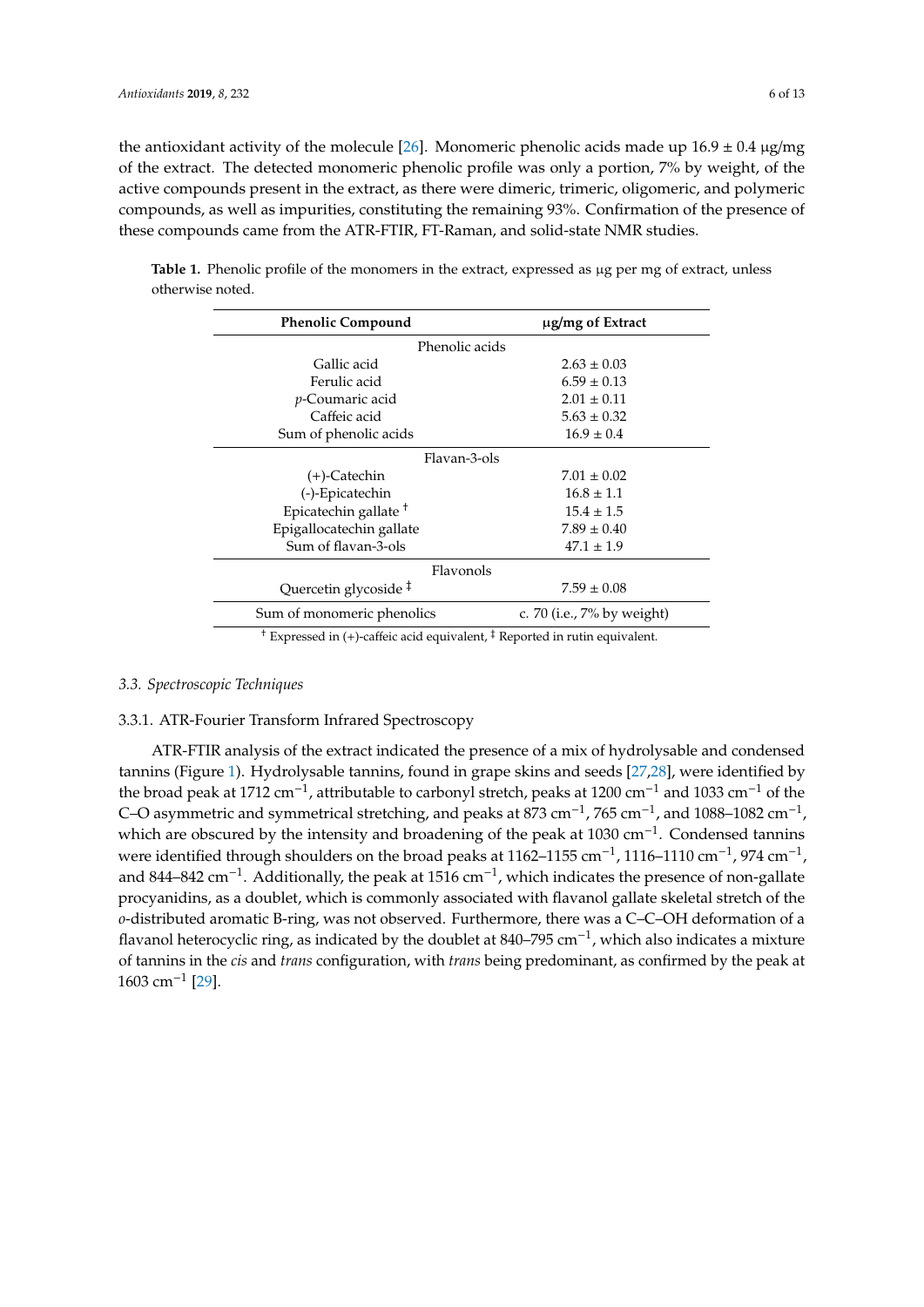<span id="page-6-0"></span>

**Figure 1.** Extract spectral analysis performed using Attenuated Total Reflection Fourier-transform Infrared (ATR-FTIR) spectroscopy. Infrared (ATR-FTIR) spectroscopy. **Figure 1.** Extract spectral analysis performed using Attenuated Total Reflection Fourier-transform

planar *trans* form. The *cis* configuration is less sterically constrained, and therefore produces a band shift to a higher frequency. The large, broad peak at 3660–3000 cm<sup>−1</sup> is indicative of an OH stretch of a benzene nucleus and methyl tannin groups, with a peak at 3400–3200 cm<sup>-1</sup> for the OH stretch of tannins. Peaks at 2968 cm<sup>-1</sup> and 2928 cm<sup>-1</sup> are due to symmetrical and asymmetrical stretches of CH<sub>2</sub>  $\alpha$  groups  $[29]$ . The peak at 1603 cm<sup>-1</sup> is the C=C–O deformation of the heterocyclic C-ring in the dominant groups [\[29\]](#page-11-6).

# and  $\Gamma$  in the peak at 719 cm–1 was 719 cm–1 was 719 cm–1 was 719 cm–1 was 719 cm–1 was 719 cm–1 was 719 cm–1 was 719 cm–1 was 719 cm–1 was 719 cm–1 was 719 cm–1 was 719 cm–1 was 719 cm–1 was 719 cm–1 was 719 cm–1 was 71 3.3.2. Fourier Transform Raman Spectroscopy

FT-Raman exhibited a number of diagnostic peaks and a generic low intensity of signals, but it provided useful information about the composition [of](#page-7-0) the extract (Figure 2). Several weak signals occurring in the region less than 600 cm<sup>-1</sup> were attributable to a combination of C–C and C–O vibrational motions, which can be due to both the heterocyclic C-ring of flavonoid-like structures, and C–O linkages of hydroxyl groups in hydrolysable compounds [30]. The peak at 719 cm<sup>-1</sup> was specifically assigned to the –CH out-of-plane vibrations of the *o*-substituted aromatic ring of flavonoid compounds, coupled to the 1507 cm<sup>-1</sup> weak band due to the in-plane deformation of the B phenyl ring [31]. The 780 cm<sup>-1</sup> peak was probably related to CH out-of-plane deformation of aromatic substituted rings, but the exact attribution is controversial. The 1361 cm<sup>-1</sup> peak was reported as a combination band between C–C stretching of aromatic rings and ring deformation vibrations, and the expected related vibration around 1331 cm<sup>-1</sup> was shifted to lower frequencies for this sample, at 1296 cm<sup>−1</sup> [32]. Authors attributed this shift to the occurrence of the polymerization process, which decreases the ability of the aromatic quadrant to undergo vibrational deformations, and it has been taken as evidence of the polymerization of phenolic compounds. Several authors agree that a strong peak occurring at around 1611 cm<sup>-1</sup> is diagnostic of the presence of phenolic compounds, and it is related to C–CH quadrant stretching modes [30,33]. A further signal present as a shoulder around 1687 cm<sup>-1</sup> was related to combination vibrations, where C=C [and](#page-11-7) C=O moieties are involved; [30] the latter is attributable to hydrolysable structures. A noisy spectrum between 1700 and 2000 cm<sup>-1</sup> made the recognition of bands occurring for C=O carbonyl and carbonyl ester groups difficult. The peak at 1452 cm<sup>-1</sup>, coupled with a broad signal centered around 2879 cm<sup>-1</sup>, could be attributed to the presence of methyl esters; these were assigned to CH bending in the former case, and the stretching of aliphatic CH in the latter [\[30\]](#page-11-7). A further consideration about the extent of polymerization for this extract involves the aliphatic CH stretching (broad band) and the C–O stretching occurring at 1095 cm−<sup>1</sup> (weak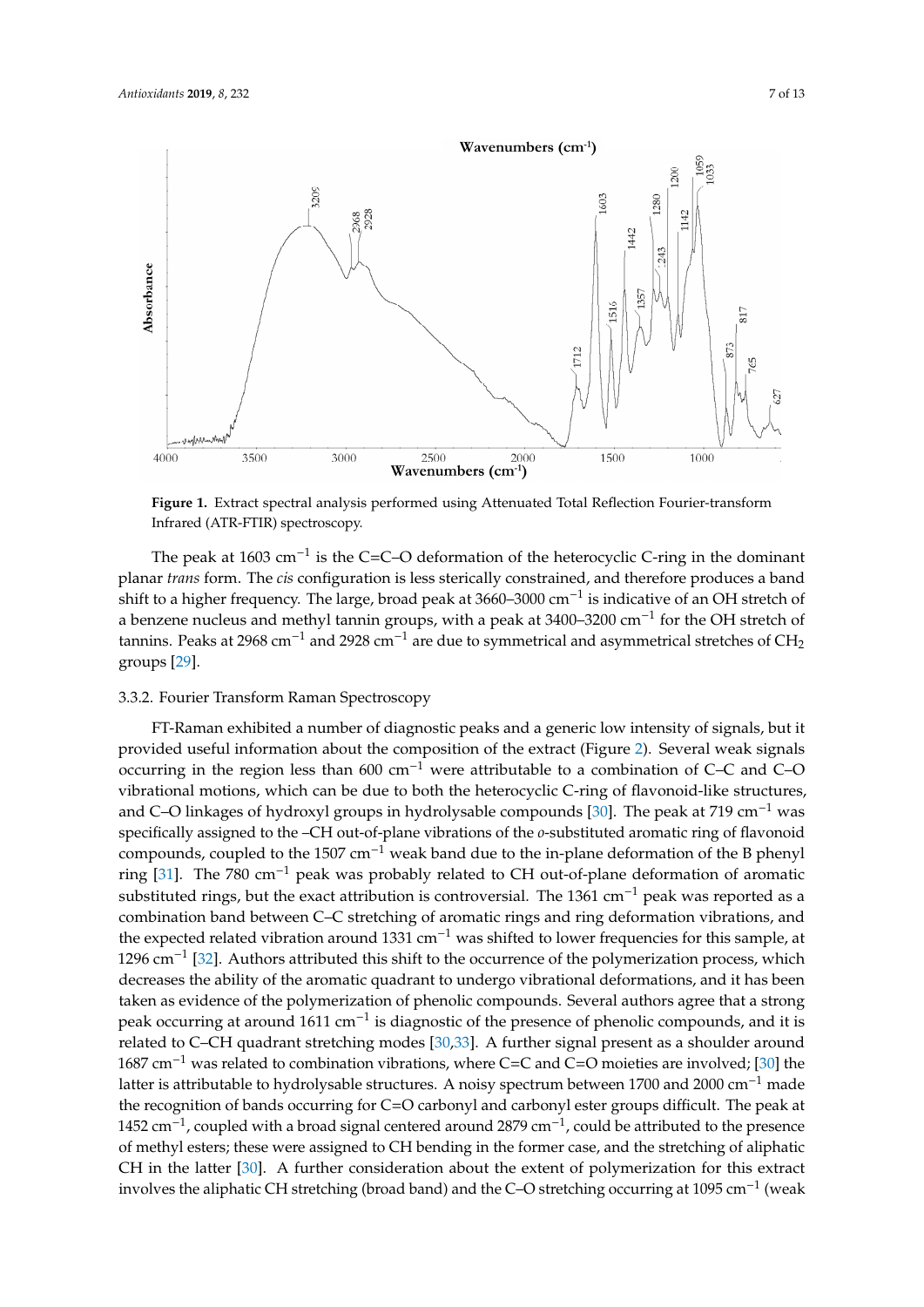signal); these peaks are weakened in the case of polymeric structures, as was observed for lignin, [\[34\]](#page-11-11) while there is a relative increase in signal related to aromatic structures, as observed here at 2931 and 3062 cm<sup>-1</sup> (CH stretching of aromatic rings), and 1611 cm<sup>-1</sup>.

<span id="page-7-0"></span>

**Figure 2.** Fourier-transform Raman (FT-Raman) spectra of purified grape marc extract. **Figure 2.** Fourier-transform Raman (FT-Raman) spectra of purified grape marc extract.

# *3.4. Solid-State Nuclear Magnetic Resonance 3.4. Solid-State Nuclear Magnetic Resonance*

The SSNMR analysis (Figure [3\)](#page-7-1) supports the FTIR interpretation of the extract being rich in tannins. The peak at 108.0 ppm can be attributed to [the](#page-11-12) interflavanoid bonds at C4-C8 [35,36]. The lack of a peak around 95 ppm, which was previously attributed to the C4-C6 interflavanoid bond, [36] combined with the presence of the peak at 108.0 ppm, suggests that the structural units are mostly linked to the C4-C8 bond, which represents the prevalent structure within the tannin formation in the extract.

<span id="page-7-1"></span>

**Figure 3.** Carbon-13 solid-state nuclear magnetic resonance (SSNMR) spectra of grape marc extract **Figure 3.** Carbon-13 solid-state nuclear magnetic resonance (SSNMR) spectra of grape marc extract with the main peaks labeled. with the main peaks labeled.

The low intensity, broad peak centered at 174.4 ppm can be associated with the gallic acid residue  $P_{\rm tot}$  and peak centered at 174.4 ppm can be associated with the galaxies at 174.4 ppm can be associated with the galaxies and  $P_{\rm tot}$ The low intensity, broad peak centered at 174.4 ppm can be associated with the gallic acident at  $\frac{1}{2}$ linked to the C3 of the heterocyclic ring of the flavonoid, more specifically, the C=O of the gallic residue  $\frac{1}{2}$ linked to a catechin or epicatechin [\[36\]](#page-11-13).  $\blacksquare$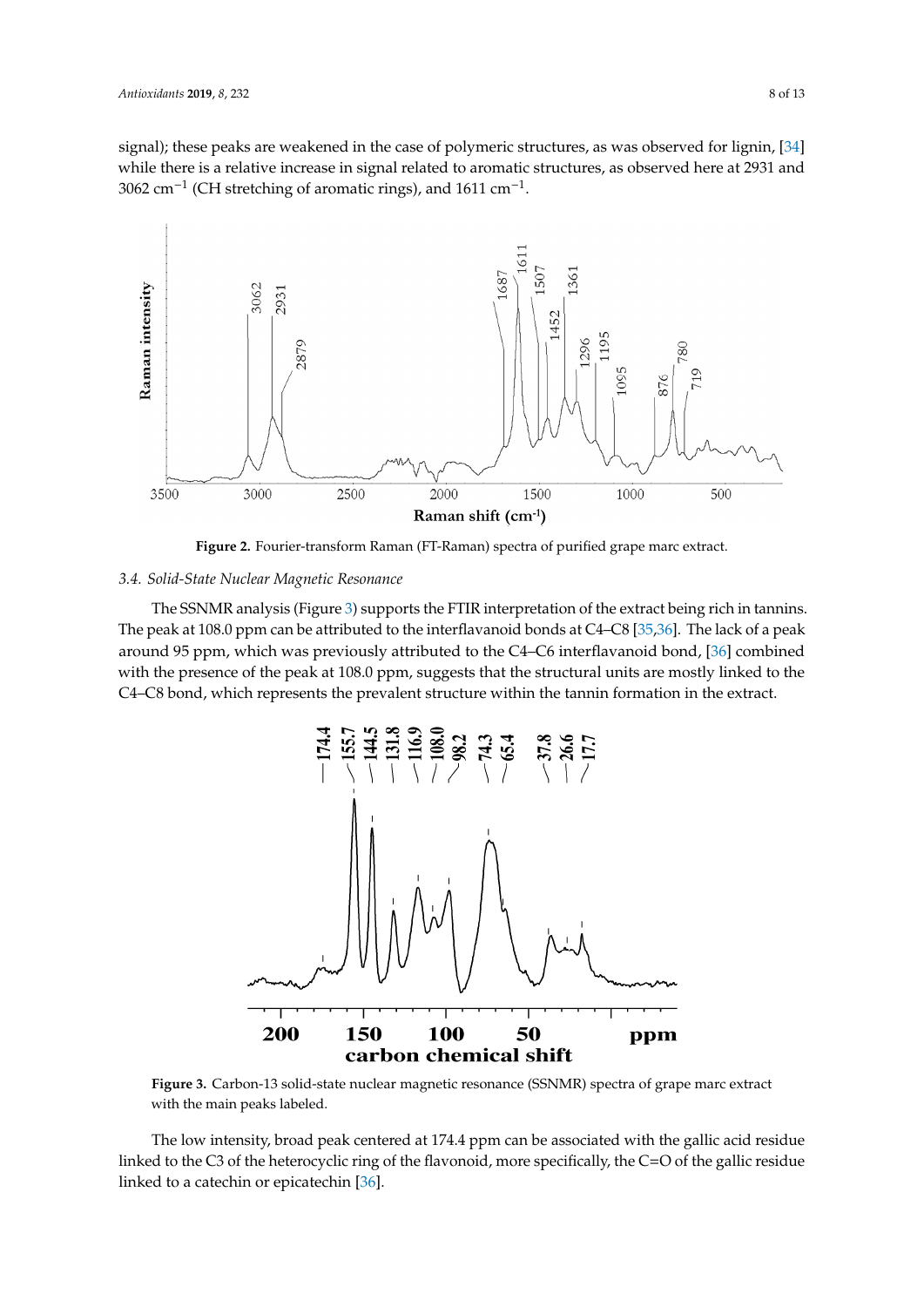Free C in the flavonoids was seen as peaks at 98.2 ppm (C6, C8, C10) and a shoulder at approximately 20 ppm (C4) [\[26](#page-11-3)[,38\]](#page-11-15). The peak at 37.8 ppm was attributed to C4 involved in inter-flavanoid bonding [\[39\]](#page-11-16). The larger intensity of this peak compared to the one at 20 ppm suggests that the extract was highly polymeric in nature, further confirming the assignment of the peak at 108.0 ppm.

#### *3.5. Antioxidant Activity*

It is well known that antioxidant activity is directly related to the phenolic content of an extract. As outlined by Villano et al. [\[14\]](#page-10-11), individual phenolic compounds have differing reaction rates and abilities to scavenge radicals. These traits, combined with the individual phenolic concentrations, result in the observed antioxidant activity. Antioxidant activity was measured through the use of DPPH radical scavenging and the Folin-Ciocalteu method, commonly referred to as the total phenolic content, however, the assay reacts with any reducing agent, thereby making it an assessment of antioxidant activity [\[40\]](#page-11-17).

The antioxidant activity (DPPH radical scavenging) and total phenolic contents (Folin-Ciocalteu method) of the extract and a commercially available extract were compared and are shown in Table [2.](#page-8-0) The total phenolic content was  $255 \pm 3$  mg GAE/g for the obtained extract and  $258 \pm 4$  mg GAE/g for the commercial extract, respectively. These results are within the range of total phenolics found by Apostolou et al. [\[41\]](#page-11-18) of 167 and 444 mg GAE/g for grape pomace and grape seed extracts, and Sagdic et al. [\[42\]](#page-11-19) in grape pomace, 75 to 288 mg GAE/g extract, according to the grape cultivar.

<span id="page-8-0"></span>

| <b>Antioxidant Activity</b>         | <b>Experimental Extract</b> | <b>Commercial Extract</b> |  |  |
|-------------------------------------|-----------------------------|---------------------------|--|--|
| Folin-Ciocalteu (mg GAE/g extract)  | $255 \pm 3$                 | $258 \pm 4$               |  |  |
| DPPH (µmol DPPH/mg extract)         | $1.15 \pm 0.06$             | $1.01 \pm 0.06$           |  |  |
| DPPH (% radical scavenged)          | $83.9 \pm 0.8$              | $81.5 \pm 0.3$            |  |  |
| <b>Antimicrobial Activity (MBC)</b> | <b>Experimental Extract</b> | <b>Commercial Extract</b> |  |  |
| Staphylococcus aureus (% $w/v$ )    | 0.125                       | 0.125                     |  |  |
| Escherichia coli (% $w/v$ )         | 2.0                         | N.E.                      |  |  |
|                                     |                             |                           |  |  |

**Table 2.** Results of antioxidant and antimicrobial testing of experimental and commercial extracts.

GAE—Gallic acid equivalents, DPPH—2, 2-diphenyl-1-picrylhydrazyl, MBC—Minimum bactericidal concentration, N.E.—No effect detected.

The values for the DPPH radical scavenging of the two extracts were: extract  $1.15 \pm 0.06$  µmol DPPH/mg and commercial  $1.01 \pm 0.06$  µmol DPPH/mg, or  $83.9 \pm 0.8\%$  and  $81.5 \pm 0.3\%$  scavenging, respectively, for this test procedure. Similar results were found for the DPPH radical scavenging in a previous study involving Pinot meunier, 0.0723 to 1.18 µmol DPPH/mg extract, and Pinot noir, 3.9 to 6.6 µmol DPPH/mg extract, depending on the organic solvent type utilized at 50% DPPH inactivation [\[43\]](#page-11-20). For comparison, converting the results of the current study to 50% inactivation values, 0.685 and 0.620 µmol DPPH/mg of extract was calculated for the obtained and commercial extracts, respectively, which are values within the previously reported ranges. This result also demonstrates that the water-only extraction process can produce an end product with similar scavenging activity to extracts obtained from organic solvent extraction.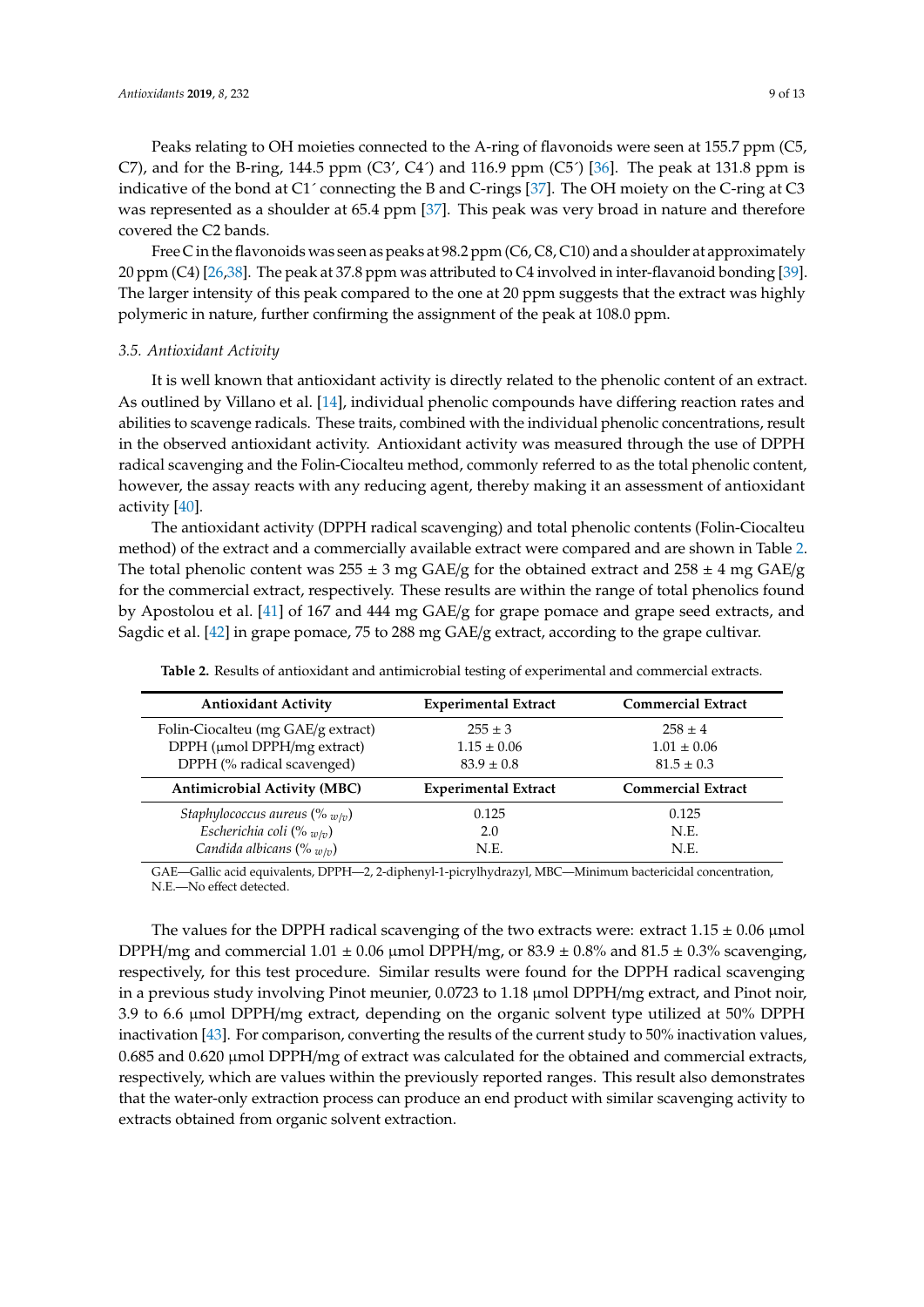#### *3.6. Antimicrobial Activity*

Table [2](#page-8-0) shows the minimum bactericidal concentration (MBC) of the extract, which was found to be 0.125% (*w*/*v*) extract against *S. aureus*, and 2.0% (*w*/*v*) extract against *E. coli*. In contrast, the commercially obtained extract had a MBC of 0.125% (*w*/*v*) extract against *S. aureus* and was not effective against *E. coli* at the tested concentrations. It can be seen that the extracts were more effective against *S. aureus*, a gram-positive bacteria. Neither extract displayed effectiveness against *C. albicans* at the tested concentrations. This activity profile is supported in several other studies utilizing gram-positive bacteria [\[43](#page-11-20)[,44\]](#page-11-21). Tesaki et al. [\[45\]](#page-12-0), investigating the activity associated with grapes, were further able to identify gallic acid as the compound effective against gram-positive bacteria. The current study suggests that there is efficacy for use of the extract at concentrations above 0.125% (*w*/*v*) extract for bactericidal application against gram-positive bacteria, and suggests efficacy for gram-negative bacteria at the higher concentration of 2% (*w*/*v*) extract. Further testing to expand the spectrum of bacteria affected by exposure to the extract is needed. However, the literature supports the use of grape extract against many types of bacteria [\[44](#page-11-21)[,46\]](#page-12-1).

#### *3.7. Extract Residual Sugar*

Comparison of residual sugar contents in the two extracts shows a three-fold decrease in sugar content of the obtained extract over the commercial one (70  $\pm$  33 and 233  $\pm$  66 mg/g, respectively). The purification process of the aqueous extract lowered the sugar content. However, the FTIR and FT-Raman spectra suggest that there were hydrolysable tannins in the extract, which may account for some of the sugar detected, as sugar molecules are attached to the phenolic moieties in this case.

# **4. Conclusions**

This study shows the effectiveness of a water-based extraction method for obtaining a viable polyphenol extract, which has been produced using methodologies that minimize environmental impact and cost of extraction. Characterization of the extract shows the proposed aqueous process produces a product with minimal residual sugar that may potentially limit its applications, such as where heating of the extract is required. It has been demonstrated that a useful crude extract can be obtained, which needs no further purification or constituent isolation for antimicrobial or antioxidant activity. The antioxidant and antimicrobial activity against gram-positive bacteria at low concentrations showed the potential for applications of aqueous extracted grape tannins, including as a packaging material additive to protect contents against bacterial and oxidative spoilage. The combination of monomeric and tannic phenolic compounds provides a range of compounds for protection, as the monomeric compounds have a decreased steric hindrance, while the tannins provide multiple active sites, as well as increased scavenging ability [\[47\]](#page-12-2). This methodology valorizes the waste stream and establishes the groundwork for further research into conditions and technologies aimed at maximizing extract yield using aqueous methods and its potential applications based on the phenolic make-up needed.

**Author Contributions:** Conceptualization, K.J.O. and P.A.K.; methodology, K.J.O., A.R., S.S., K.C.G., and Z.Z.; formal analysis, K.J.O., A.R., Z.Z, and K.G.; investigation, K.J.O., A.R., and Z.Z.; resources, P.A.K., Z.Z, and K.C.G.; writing—original draft preparation, K.J.O.; writing—review and editing, A.R., S.S., K.C.G., Z.Z, A.V., B.F., and P.A.K.; supervision, B.F., A.V., and P.A.K.; project administration, K.J.O.; funding acquisition, K.J.O. and P.A.K.

**Funding:** This work was supported in part by the Ministry of Business, Innovation and Employment through the Biocide Toolbox program ( $\hat{UOAX1410}$ ) and The University of Auckland Postgraduate Research Student Support fund and a New Zealand Education International Doctoral Research Scholarship.

**Acknowledgments:** The authors would like to thank Adeline Le Cocq for her technical support.

**Conflicts of Interest:** The authors declare no conflict of interest.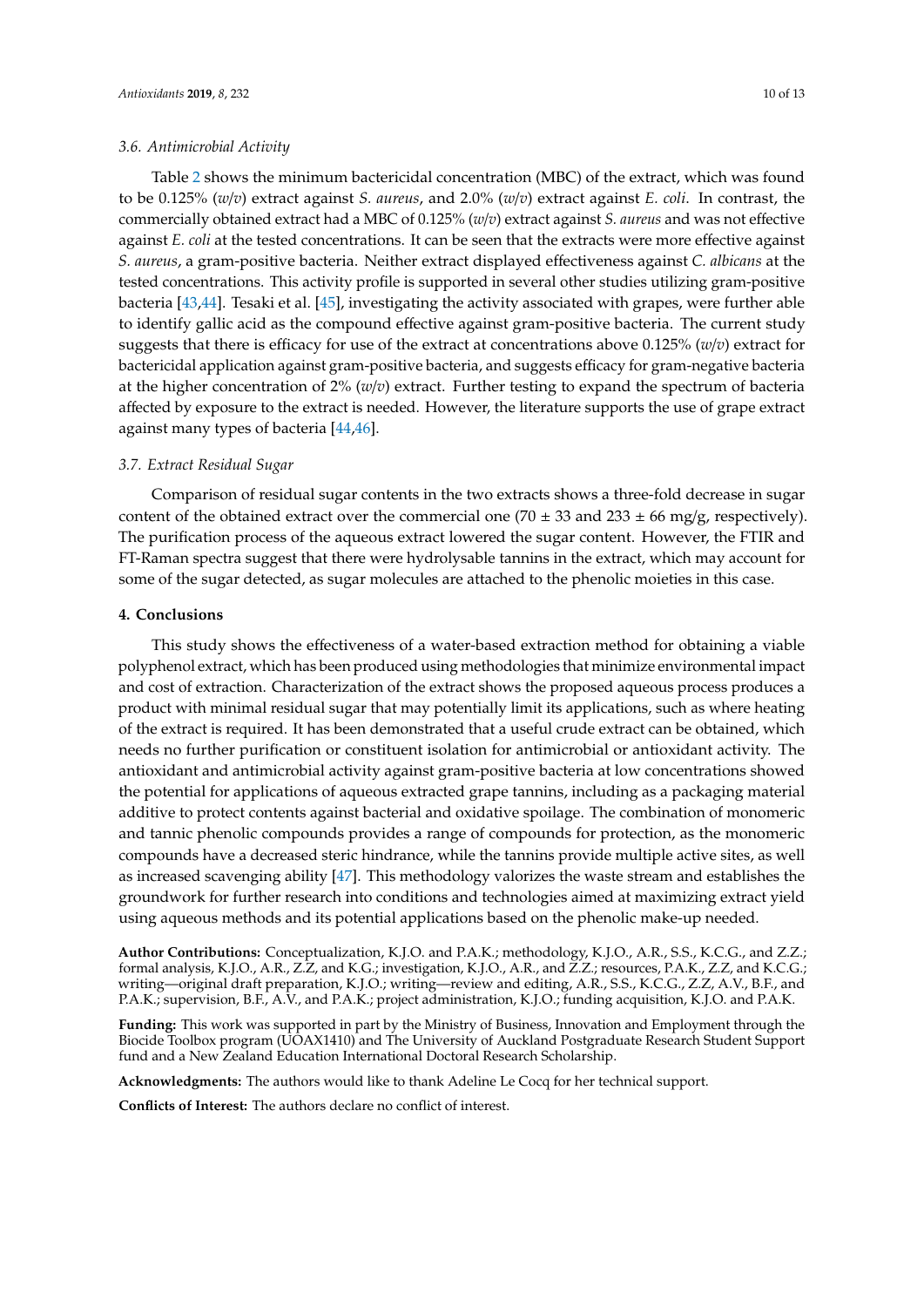#### **References**

- <span id="page-10-0"></span>1. Schieber, A.; Stintzing, F.C.; Carle, R. By-products of plant food processing as a source of functional compounds—Recent developments. *Trends Food Sci. Technol.* **2001**, *12*, 401–413. [\[CrossRef\]](http://dx.doi.org/10.1016/S0924-2244(02)00012-2)
- <span id="page-10-1"></span>2. Özkan, G.; Sagdiç, O.; Göktürk Baydar, N.; Kurumahmutoglu, Z. Antibacterial activities and total phenolic contents of grape pomace extracts. *J. Sci. Food Agric.* **2004**, *84*, 1807–1811. [\[CrossRef\]](http://dx.doi.org/10.1002/jsfa.1901)
- <span id="page-10-2"></span>3. Waterhouse, A.L. Wine Phenolics. *Ann. N. Y. Acad. Sci.* **2002**, *957*, 21–36. [\[CrossRef\]](http://dx.doi.org/10.1111/j.1749-6632.2002.tb02903.x) [\[PubMed\]](http://www.ncbi.nlm.nih.gov/pubmed/12074959)
- <span id="page-10-3"></span>4. Da Ricardo Silva, J.M.; Rigaud, J.; Cheynier, V.; Cheminat, A.; Moutounet, M. Procyanidin dimers and Trimers from grape seeds. *Phytochemistry* **1991**, *30*, 1259–1264. [\[CrossRef\]](http://dx.doi.org/10.1016/S0031-9422(00)95213-0)
- <span id="page-10-4"></span>5. Schofield, P.; Mbugua, D.M.; Pell, A.N. Analysis of condensed tannins: A review. *Anim. Feed Sci. Technol.* **2001**, *91*, 21–40. [\[CrossRef\]](http://dx.doi.org/10.1016/S0377-8401(01)00228-0)
- <span id="page-10-5"></span>6. McRae, J.M.; Kennedy, J.A. Wine and grape tannin interactions with salivary proteins and their impact on astringency: A review of current research. *Molecules* **2011**, *16*, 2348–2364. [\[CrossRef\]](http://dx.doi.org/10.3390/molecules16032348) [\[PubMed\]](http://www.ncbi.nlm.nih.gov/pubmed/21399572)
- <span id="page-10-6"></span>7. Ali, K.; Maltese, F.; Choi, Y.H.; Verpoorte, R. Metabolic constituents of grapevine and grape-derived products. *Phytochem. Rev.* **2010**, *9*, 357–378. [\[CrossRef\]](http://dx.doi.org/10.1007/s11101-009-9158-0) [\[PubMed\]](http://www.ncbi.nlm.nih.gov/pubmed/20835385)
- <span id="page-10-7"></span>8. Gharwalová, L.; Hutár, D.; Masák, J.; Kolouchová, I. Antioxidant activity and phenolic content of organic and conventional vine cane extracts. *Czech J. Food Sci.* **2018**, *36*, 289–295.
- <span id="page-10-8"></span>9. Rodríguez Montealegre, R.; Romero Peces, R.; Chacón Vozmediano, J.L.; Martínez Gascueña, J.; García Romero, E. Phenolic compounds in skins and seeds of ten grape *Vitis vinifera* varieties grown in a warm climate. *J. Food Compos. Anal.* **2006**, *19*, 687–693. [\[CrossRef\]](http://dx.doi.org/10.1016/j.jfca.2005.05.003)
- <span id="page-10-9"></span>10. Alldrick, A.J.; Flynn, J.; Rowland, I.R. Effects of plant-derived flavonoids and polyphenolic acids on the activity of mutagens from cooked food. *Mutat. Res. Fundam. Mol. Mech. Mutagenes.* **1986**, *163*, 225–232. [\[CrossRef\]](http://dx.doi.org/10.1016/0027-5107(86)90020-5)
- 11. Bekhit, A.E.-D.A.; Cheng, V.J.; McConnell, M.; Zhao, J.H.; Sedcole, R.; Harrison, R. Antioxidant activities, sensory and anti-influenza activity of grape skin tea infusion. *Food Chem.* **2011**, *129*, 837–845. [\[CrossRef\]](http://dx.doi.org/10.1016/j.foodchem.2011.05.032) [\[PubMed\]](http://www.ncbi.nlm.nih.gov/pubmed/25212307)
- 12. Cueva, C.; Mingo, S.; Muñoz-González, I.; Bustos, I.; Requena, T.; del Campo, R.; Martín-Álvarez, P.J.; Bartolomé, B.; Moreno-Arribas, M.V. Antibacterial activity of wine phenolic compounds and oenological extracts against potential respiratory pathogens. *Lett. Appl. Microbiol.* **2012**, *54*, 557–563. [\[CrossRef\]](http://dx.doi.org/10.1111/j.1472-765X.2012.03248.x)
- <span id="page-10-10"></span>13. Soobrattee, M.A.; Neergheen, V.S.; Luximon-Ramma, A.; Aruoma, O.I.; Bahorun, T. Phenolics as potential antioxidant therapeutic agents: Mechanism and actions. *Mutat. Res. Fundam. Mol. Mech. Mutagenes.* **2005**, *579*, 200–213. [\[CrossRef\]](http://dx.doi.org/10.1016/j.mrfmmm.2005.03.023) [\[PubMed\]](http://www.ncbi.nlm.nih.gov/pubmed/16126236)
- <span id="page-10-11"></span>14. Villano, D.; Fernandez-Pachon, M.S.; Moya, M.L.; Troncoso, A.M.; Garcia-Parrilla, M.C. Radical scavenging ability of polyphenolic compounds towards DPPH free radical. *Talanta* **2007**, *71*, 230–235. [\[CrossRef\]](http://dx.doi.org/10.1016/j.talanta.2006.03.050) [\[PubMed\]](http://www.ncbi.nlm.nih.gov/pubmed/19071293)
- <span id="page-10-12"></span>15. Aliakbarian, B.; Fathi, A.; Perego, P.; Dehghani, F. Extraction of antioxidants from winery wastes using subcritical water. *J. Supercrit. Fluids* **2012**, *65*, 18–24. [\[CrossRef\]](http://dx.doi.org/10.1016/j.supflu.2012.02.022)
- <span id="page-10-13"></span>16. Spigno, G.; Tramelli, L.; De Faveri, D.M. Effects of extraction time, temperature and solvent on concentration and antioxidant activity of grape marc phenolics. *J. Food Eng.* **2007**, *81*, 200–208. [\[CrossRef\]](http://dx.doi.org/10.1016/j.jfoodeng.2006.10.021)
- <span id="page-10-14"></span>17. Zhang, Q.-W.; Lin, L.-G.; Ye, W.-C. Techniques for extraction and isolation of natural products: A comprehensive review. *Chin. Med.* **2018**, *13*, 20. [\[CrossRef\]](http://dx.doi.org/10.1186/s13020-018-0177-x)
- <span id="page-10-15"></span>18. Bajčan, D.; Harangozo, Ĺ.; Hrabovská, D.; Bončíková, D. Optimizing conditions for spectrophotometri determination of total polyphenols in wines using Folin-Ciocalteu reagent. *J. Microbiol. Biotechnol. Food Sci.* **2013**, *2*, 1699–1708.
- <span id="page-10-16"></span>19. Olejar, K.J.; Fedrizzi, B.; Kilmartin, P.A. Antioxidant activity and phenolic profiles of Sauvignon blanc wines made by various maceration techniques. *Aust. J. Grape Wine Res.* **2015**, *21*, 57–68. [\[CrossRef\]](http://dx.doi.org/10.1111/ajgw.12119)
- <span id="page-10-17"></span>20. Garcia, L.S.; Isenberg, H.D. *Clinical Microbiology Procedures Handbook*, 3rd ed.; 2007 update; ASM Press: Washington, DC, USA, 2010.
- <span id="page-10-18"></span>21. Gizdavic-Nikolaidis, M.R.; Bennett, J.R.; Swift, S.; Easteal, A.J.; Ambrose, M. Broad spectrum antimicrobial activity of functionalized polyanilines. *Acta Biomater.* **2011**, *7*, 4204–4209. [\[CrossRef\]](http://dx.doi.org/10.1016/j.actbio.2011.07.018)
- <span id="page-10-19"></span>22. Zoecklein, B.W. Carbohydrates. In *Production Wine Analysis*; Fugelsang, K.C., Gump, B.H., Nury, F.S., Eds.; Springer: Boston, MA, USA, 1995; pp. 114–128.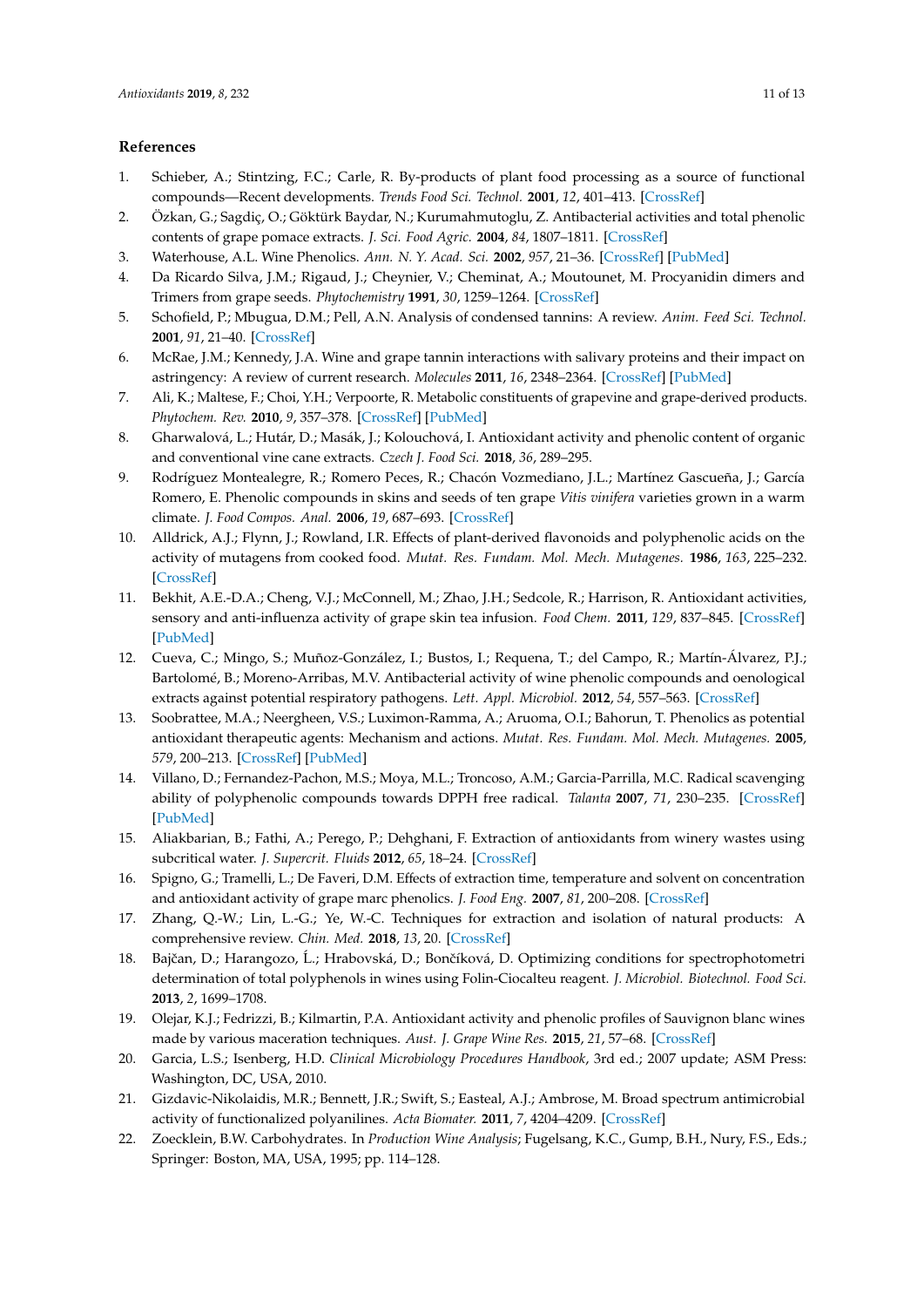- <span id="page-11-0"></span>23. de Campos, L.M.A.S.; Leimann, F.V.; Pedrosa, R.C.; Ferreira, S.R.S. Free radical scavenging of grape pomace extracts from Cabernet sauvingnon (*Vitis vinifera*). *Bioresour. Technol.* **2008**, *99*, 8413–8420. [\[CrossRef\]](http://dx.doi.org/10.1016/j.biortech.2008.02.058)
- <span id="page-11-1"></span>24. Spigno, G.; De Faveri, D.M. Antioxidants from grape stalks and marc: Influence of extraction procedure on yield, purity and antioxidant power of the extracts. *J. Food Eng.* **2007**, *78*, 793–801. [\[CrossRef\]](http://dx.doi.org/10.1016/j.jfoodeng.2005.11.020)
- <span id="page-11-2"></span>25. Yilmaz, Y.; Toledo, R.T. Major Flavonoids in Grape Seeds and Skins: Antioxidant Capacity of Catechin, Epicatechin, and Gallic Acid. *J. Agric. Food Chem.* **2003**, *52*, 255–260. [\[CrossRef\]](http://dx.doi.org/10.1021/jf030117h)
- <span id="page-11-3"></span>26. Plumb, G.W.; De Pascual-Teresa, S.; Santos-Buelga, C.; Cheynier, V.; Williamson, G. Antioxidant properties of catechins and proanthocyanidins: Effect of polymerisation, galloylation and glycosylation. *Free Radic. Res.* **1998**, *29*, 351–358. [\[CrossRef\]](http://dx.doi.org/10.1080/10715769800300391)
- <span id="page-11-4"></span>27. Creasy, G.; Creasy, L. Grape-derived wine flavonoids and stilbenes. In *Wine*; CRC Press: Boca Raton, FL, USA, 2002; pp. 199–227.
- <span id="page-11-5"></span>28. Santos-Buelga, C.; Francia-Aricha, E.M.; Escribano-Bailón, M.T. Comparative flavan-3-ol composition of seeds from different grape varieties. *Food Chem.* **1995**, *53*, 197–201. [\[CrossRef\]](http://dx.doi.org/10.1016/0308-8146(95)90788-9)
- <span id="page-11-6"></span>29. Ricci, A.; Olejar, K.J.; Parpinello, G.P.; Kilmartin, P.A.; Versari, A. Application of Fourier Transform Infrared (FTIR) Spectroscopy in the Characterization of Tannins. *Appl. Spectrosc. Rev.* **2015**, *50*, 407–442. [\[CrossRef\]](http://dx.doi.org/10.1080/05704928.2014.1000461)
- <span id="page-11-7"></span>30. Edwards, H.G.M.; Villar, S.E.J.; de Oliveira, L.F.C.; Hyaric, M.L. Analytical Raman spectroscopic study of cacao seeds and their chemical extracts. *Anal. Chim. Acta* **2005**, *538*, 175–180. [\[CrossRef\]](http://dx.doi.org/10.1016/j.aca.2005.02.039)
- <span id="page-11-8"></span>31. Buchweitz, M.; Gudi, G.; Carle, R.; Kammerer, D.R.; Schulz, H. Systematic investigations of anthocyanin—Metal interactions by Raman spectroscopy. *J. Raman Spectrosc.* **2012**, *43*, 2001–2007. [\[CrossRef\]](http://dx.doi.org/10.1002/jrs.4123)
- <span id="page-11-9"></span>32. Merlin, J.C.; Cornard, J.P.; Stastoua, A.; Saidi-Idrissi, M.; Lautie, M.F.; Brouillard, R. Vibrational analysis of hydroxyflavylium derivatives by IR, Fourier transform Raman and resonance Raman spectroscopies. *Spectrochim. Acta Part A Mol. Spectrosc.* **1994**, *50*, 703–712. [\[CrossRef\]](http://dx.doi.org/10.1016/0584-8539(94)80007-3)
- <span id="page-11-10"></span>33. Nickless, E.M.; Holroyd, S.E.; Stephens, J.M.; Gordon, K.C.; Wargent, J.J. Analytical FT-Raman spectroscopy to chemotype Leptospermum scoparium and generate predictive models for screening for dihydroxyacetone levels in floral nectar. *J. Raman Spectrosc.* **2014**, *45*, 890–894. [\[CrossRef\]](http://dx.doi.org/10.1002/jrs.4576)
- <span id="page-11-11"></span>34. Himmelsbach, D.S.; Akin, D.E. Near-Infrared Fourier-Transform Raman Spectroscopy of Flax (*Linum usitatissimum L*.) Stems. *J. Agric. Food Chem.* **1998**, *46*, 991–998. [\[CrossRef\]](http://dx.doi.org/10.1021/jf970656k)
- <span id="page-11-12"></span>35. Newman, R.; Porter, L. Solid State <sup>13</sup>C-NMR Studies on Condensed Tannins. In *Plant Polyphenols*; Hemingway, R., Laks, P., Eds.; Springer: New York, NY, USA, 1992; Volume 59, pp. 339–347.
- <span id="page-11-13"></span>36. Navarrete, P.; Pizzi, A.; Pasch, H.; Rode, K.; Delmotte, L. MALDI-TOF and 13C NMR characterization of maritime pine industrial tannin extract. *Ind. Crops Prod.* **2010**, *32*, 105–110. [\[CrossRef\]](http://dx.doi.org/10.1016/j.indcrop.2010.03.010)
- <span id="page-11-14"></span>37. Martínez-Richa, A.; Joseph-Nathan, P. Carbon-13 CP-MAS nuclear magnetic resonance studies of teas. *Solid State Nucl. Magn.* **2003**, *23*, 119–135. [\[CrossRef\]](http://dx.doi.org/10.1016/S0926-2040(02)00017-6)
- <span id="page-11-15"></span>38. Wawer, I.; Wolniak, M.; Paradowska, K. Solid state NMR study of dietary fiber powders from aronia, bilberry, black currant and apple. *Solid State Nucl. Magn.* **2006**, *30*, 106–113. [\[CrossRef\]](http://dx.doi.org/10.1016/j.ssnmr.2006.05.001)
- <span id="page-11-16"></span>39. Pizzi, A.; Stephanou, A. A comparative C13 NMR study of polyflavonoid tannin extracts for phenolic polycondensates. *J. Appl. Polym. Sci.* **1993**, *50*, 2105–2113. [\[CrossRef\]](http://dx.doi.org/10.1002/app.1993.070501209)
- <span id="page-11-17"></span>40. Rácz, A.; Papp, N.; Balogh, E.; Fodor, M.; Héberger, K. Comparison of antioxidant capacity assays with chemometric methods. *Anal. Methods* **2015**, *7*, 4216–4224. [\[CrossRef\]](http://dx.doi.org/10.1039/C5AY00330J)
- <span id="page-11-18"></span>41. Apostolou, A.; Stagos, D.; Galitsiou, E.; Spyrou, A.; Haroutounian, S.; Portesis, N.; Trizoglou, I.; Wallace Hayes, A.; Tsatsakis, A.M.; Kouretas, D. Assessment of polyphenolic content, antioxidant activity, protection against ROS-induced DNA damage and anticancer activity of Vitis vinifera stem extracts. *Food Chem. Toxicol.* **2013**, *61*, 60–68. [\[CrossRef\]](http://dx.doi.org/10.1016/j.fct.2013.01.029)
- <span id="page-11-19"></span>42. Sagdic, O.; Ozturk, I.; Ozkan, G.; Yetim, H.; Ekici, L.; Yilmaz, M.T. RP-HPLC–DAD analysis of phenolic compounds in pomace extracts from five grape cultivars: Evaluation of their antioxidant, antiradical and antifungal activities in orange and apple juices. *Food Chem.* **2011**, *126*, 1749–1758. [\[CrossRef\]](http://dx.doi.org/10.1016/j.foodchem.2010.12.075)
- <span id="page-11-20"></span>43. Cheng, V.J.; Bekhit, A.E.-D.A.; McConnell, M.; Mros, S.; Zhao, J. Effect of extraction solvent, waste fraction and grape variety on the antimicrobial and antioxidant activities of extracts from wine residue from cool climate. *Food Chem.* **2012**, *134*, 474–482. [\[CrossRef\]](http://dx.doi.org/10.1016/j.foodchem.2012.02.103)
- <span id="page-11-21"></span>44. Delgado Adámez, J.; Gamero Samino, E.; Valdés Sánchez, E.; González-Gómez, D. In vitro estimation of the antibacterial activity and antioxidant capacity of aqueous extracts from grape-seeds (*Vitis vinifera L*.). *Food Control* **2012**, *24*, 136–141. [\[CrossRef\]](http://dx.doi.org/10.1016/j.foodcont.2011.09.016)